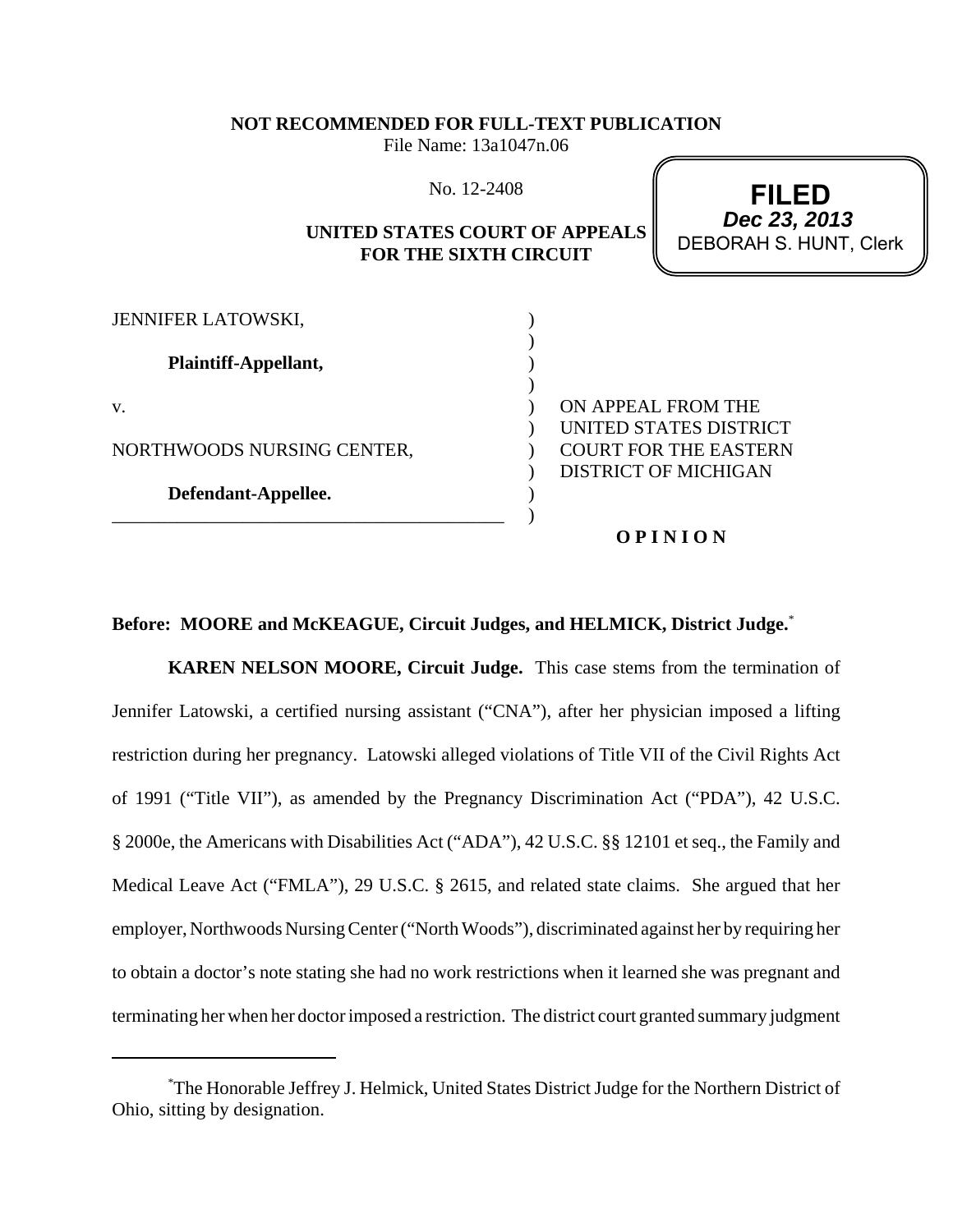in favor of North Woods. We find sufficient evidence that North Woods discriminated against Latowski on the basis of her pregnancy, and therefore we **REVERSE** the district court's grant of summary judgment as to Latowski's pregnancy discrimination claims. We find no evidence that North Woods discriminated on another basis or otherwise interfered with her statutory rights, and therefore we **AFFIRM** the district court's grant of summary judgment as to Latowski's disability discrimination and FMLA interference claims.

#### **I. BACKGROUND**

In July 2007, Latowski accepted a job as a CNA at North Woods. Latowski assisted nursing home residents with daily living activities, such as showering, dressing, eating, drinking, and ambulating, and provided companionship. Throughout her employment with North Woods, Latowski passed four essential functions tests, including one administered on September 9, 2008. Nothing in the record suggests that she performed her duties less than competently.

During the summer of 2008, Latowski became pregnant. After North Woods became aware of her pregnancy on September 26, 2008, ward clerk Maurine Roberts requested that Latowski obtain a doctor's note stating that she had no employment restrictions pursuant to North Woods' policy that employees get a note whenever North Woods learned of "anything medical." R. 29-4 (Roberts Dep. at 7) (Page ID #258). Latowski contacted her doctor and requested a note confirming that she had no restrictions. She continued to work her regularly scheduled shifts until October 1, when her doctor faxed a note to North Woods stating "only restriction no lifting over #50." R. 32-15 (Doctor's Note) (Page ID #410); R. 32-18 (EEOC Charge) (Page ID #428–35). After receiving the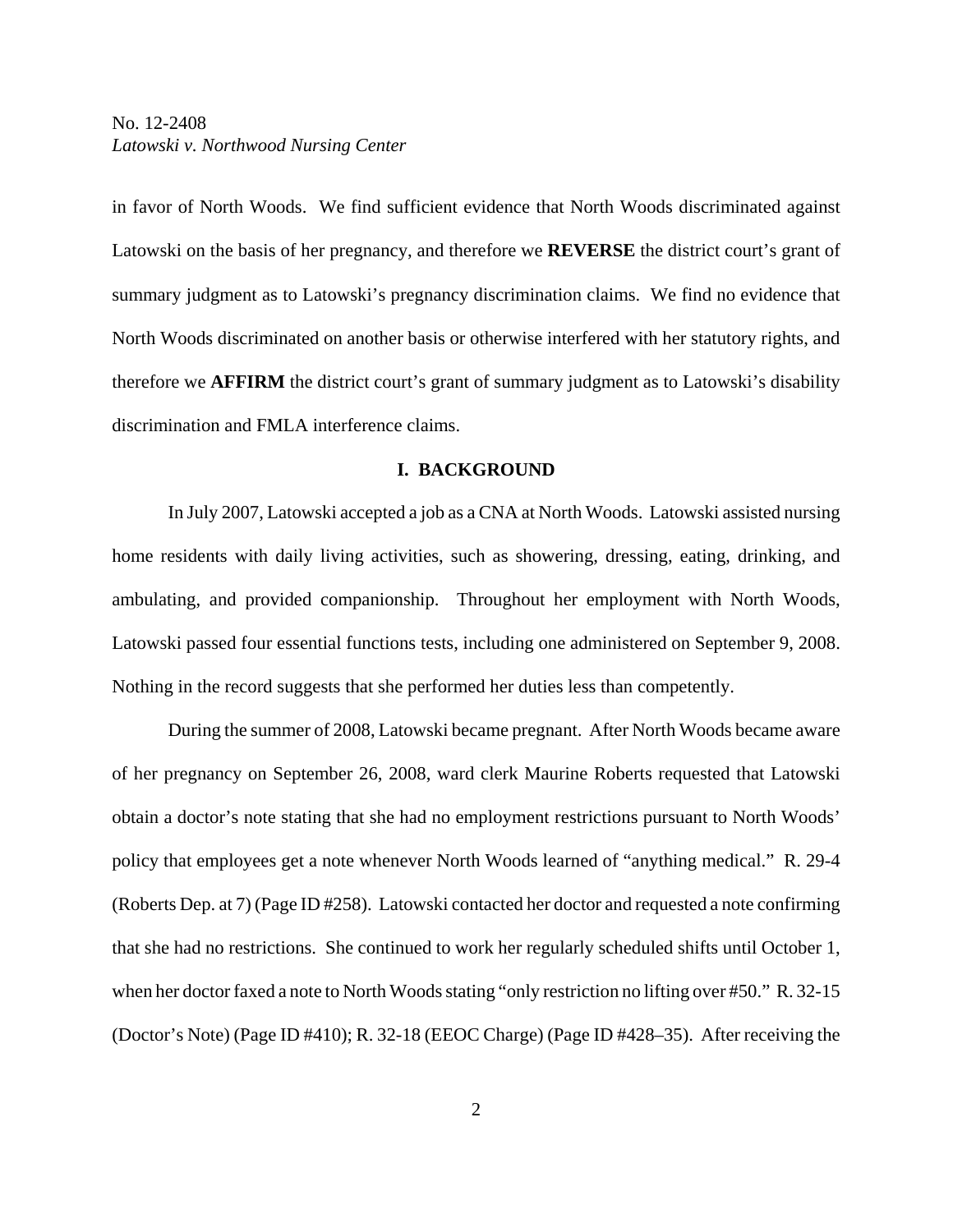note, Judy Doyle, Direct of Health Care Services, informed Latowski that she could no longer work because North Woods would accommodate only restrictions resulting from work-related incidents. R. 32-18 (EEOC Charge) (Page ID #432). Doyle explained that North Woods could be "liable if something happened to [Latowski's] baby." R. 32-19 (Doyle Statement) (Page ID #440–41). Doyle informed Latowski that she could continue working if her doctor lifted the restrictions and encouraged her to speak to her doctor or seek a second opinion, but Doyle also opined that a doctor would not lift the restrictions because Latowski's past miscarriages likely made her pregnancy "high risk." *Id.*

When Latowski attempted to report for her scheduled shift on the evening of October 2, the on-duty nurse informed Latowski that she had "resigned" and escorted her off the premises. R. 32- 18 (EEOC Charge) (Page ID #432–33). On October 15, Doyle contacted Latowski to explain FMLA eligibility. Latowski informed Doyle that she did not wish to use her FMLA leave during her second trimester because she would still be pregnant when her FMLA eligibility expired. Aaron Woods, the Administrator of North Woods, accepted Latowski's "resignation" as of October 17 in a letter explaining that North Woods would "not accommodate a non-work related restriction." R. 32-20 (Woods Letter) (Page ID #444).

On November 12, 2008, Latowski filed her EEOC charge. While she was at North Woods to pick up her personnel records, Woods and Rick Ackerman, North Woods' co-owner and manager, met with Latowski and again discussed FMLA leave with her. During this discussion, Woods and Ackerman posed hypotheticals as to what might happen later in Latowski's pregnancy and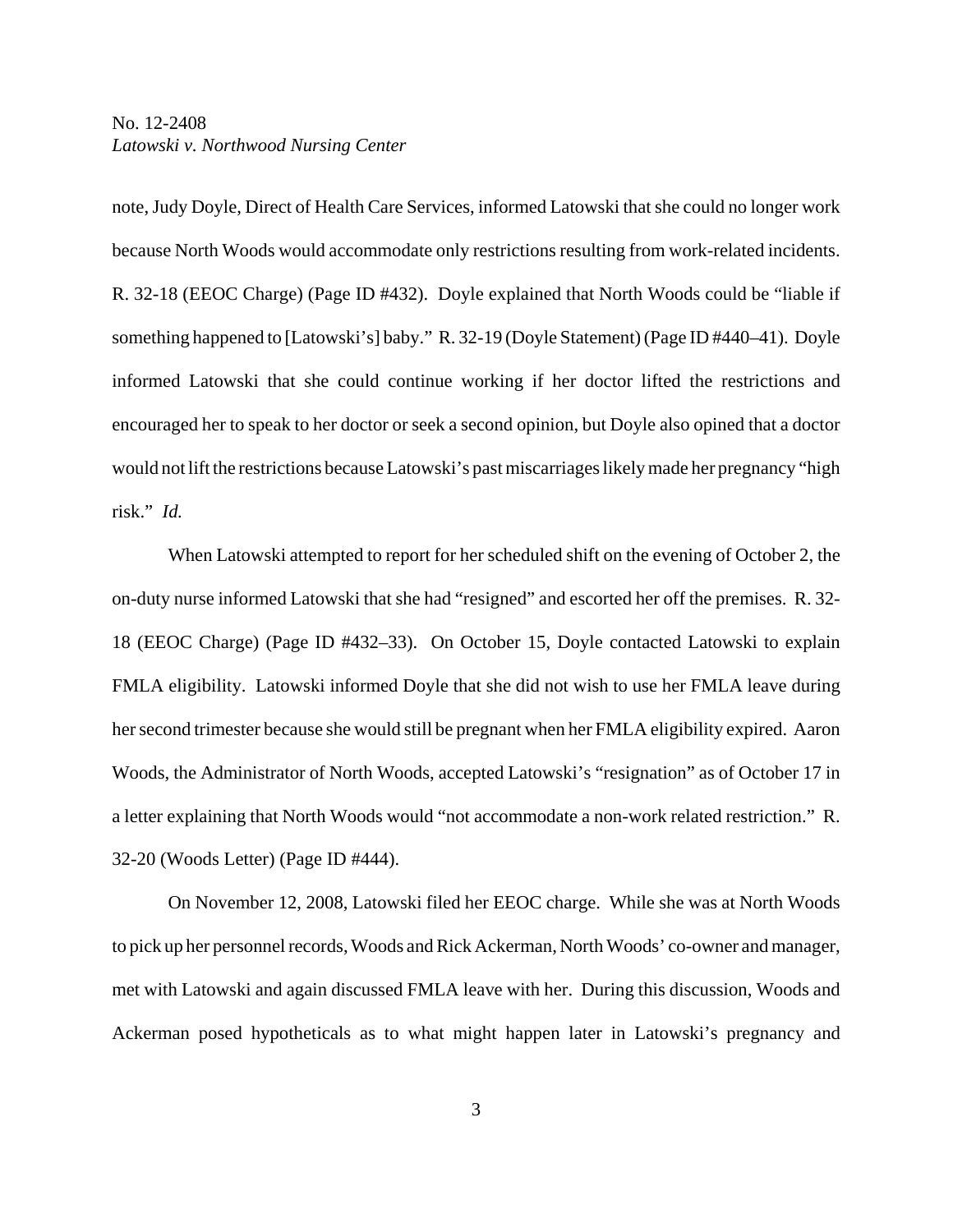commented that her "belly would be in the way." R. 32-2 (Latowski Dep. at 87, 120) (Page ID #340, 344).

On March 16, 2011, Latowski filed a pro se complaint in the United States District Court for the Eastern District of Michigan. After obtaining assistance of counsel, Latowski filed an amended complaint alleging pregnancy discrimination in violation of Title VII, the PDA, and the Michigan Elliott-Larsen Civil Rights Act ("ELCRA"), Mich. Comp. Laws § 37.2202; disability discrimination in violation of the ADA and the Michigan Persons with Disabilities Civil Rights Act ("PWDCRA"), Mich. Comp. Laws § 37.1202; and FMLA interference.<sup>1</sup> R. 17 (Am. Compl.) (Page ID #105–14).

On February 28, 2012, North Woods moved for summary judgment on all claims. A magistrate judge recommended granting summary judgment, R. 38 (Report and Recommendation at 17) (Page ID #547), and the district court adopted the Report and Recommendation. R. 40 (D. Ct. Op.) (Page ID #596-619). The district court reasoned that North Woods' policy was "pregnancyblind" and that no evidence suggested that North Woods "harbored discriminatory animus towards Plaintiff's pregnancy." *Id.* at 13–14, 16–17 (Page ID #608–09, 611–12). The district court also concluded that, even "[d]rawing all reasonable factual inferences in Plaintiff's favor, she is not correct that a genuine issue of fact exists regarding a prima facie case of indirect pregnancy discrimination" because Latowski was not "qualified" pursuant to North Woods' pregnancy-blind policy barring employees with non-work related restrictions from continuing to work. *Id.* at 18–19

<sup>&</sup>lt;sup>1</sup>Latowski also alleged breach of fiduciary duty under ERISA, but dropped the claim during summary judgment proceedings.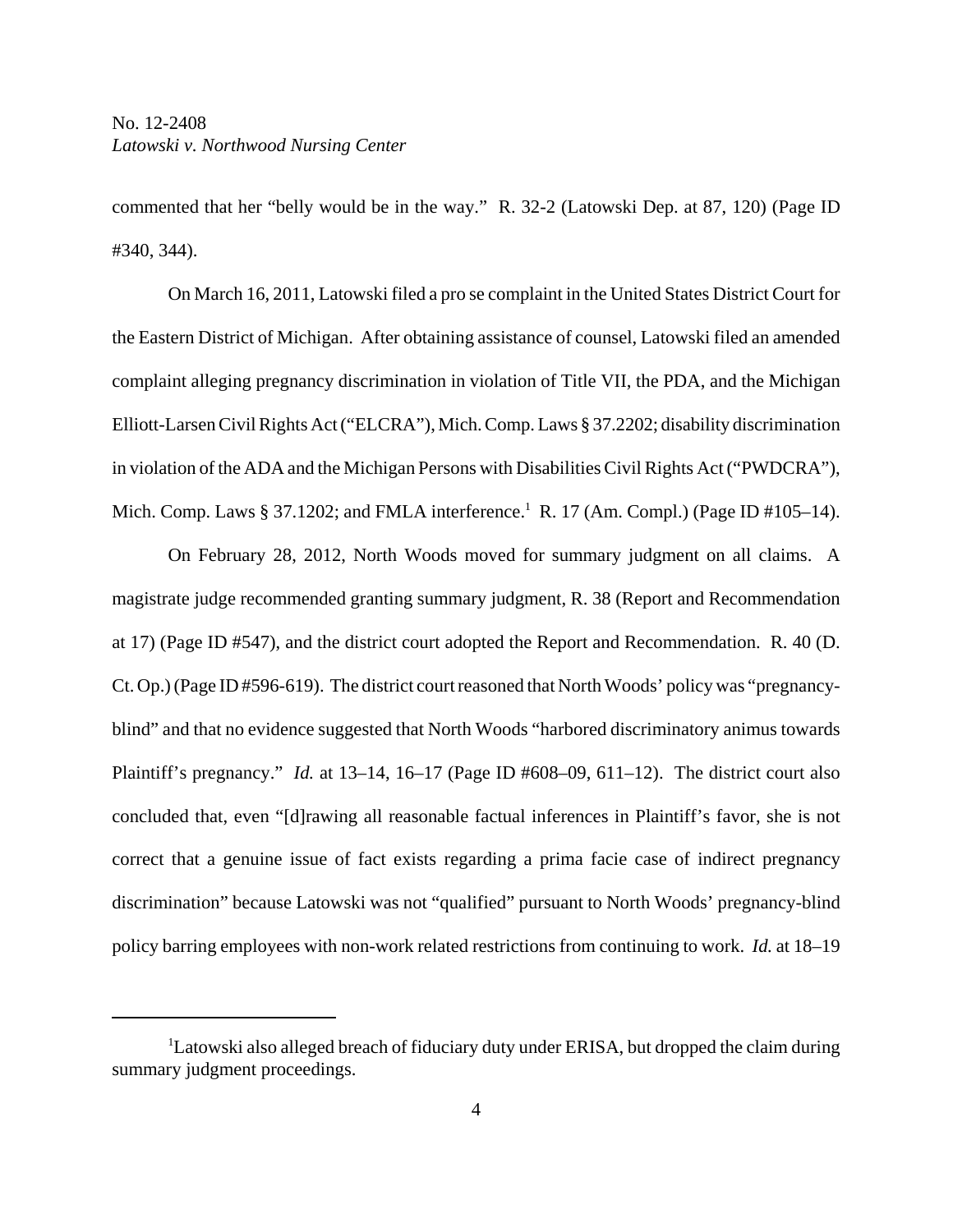(Page ID #613–14). Furthermore, Latowksi could not show a causal nexus between her pregnancy and her termination because the male comparator she identified was not treated more favorably, having been given the same option to take FMLA leave. *Id.* at 15 (Page ID #610).

The district court also concluded that Latowski had not raised a genuine issue of fact regarding her claim for disability discrimination under the "regarded as" prong of the ADA because North Woods' actions were motivated by its neutral policy, not a perception that Latowski was disabled. *Id.* at 21 (Page ID #616). Finally, the district court concluded that Latowski's FMLA interference claim was unripe because she never sought to use her leave. *Id.* at 23 (Page ID #618). The district court adopted the magistrate judge's recommendations and granted North Woods' motion for summary judgment on all claims. *Id.*

#### **II. STANDARD OF REVIEW**

We review de novo a district court's order granting summary judgment. *Tysinger v. Police Dep't of Zanesville*, 463 F.3d 569, 572 (6th Cir. 2006). Summary judgment is proper "if the movant shows that there is no genuine dispute as to any material fact and the movant is entitled to judgment as a matter of law." Fed. R. Civ. P. 56(a). "A dispute is 'genuine' only if based on evidence upon which a reasonable jury could return a verdict in favor of the nonmoving party. A factual dispute concerns a 'material' fact only if its resolution might affect the outcome of the suit under the governing substantive law." *Tysinger*, 463 F.3d at 572 (internal citations omitted). We must view all facts and evidence, and draw all reasonable inferences, in favor of the nonmoving party. *Lindsay v. Yates*, 578 F.3d 407, 414 (6th Cir. 2009).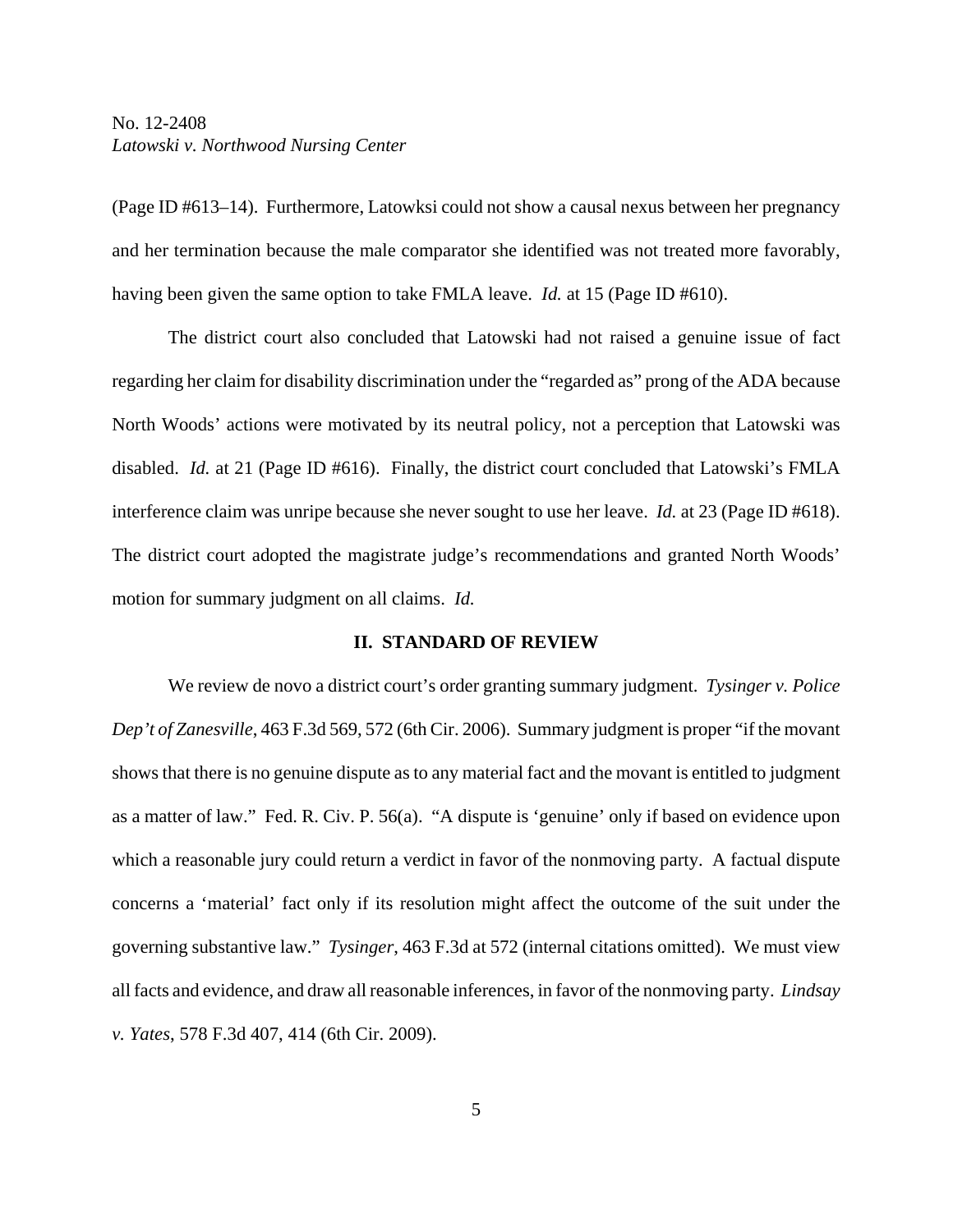#### **III. PREGNANCY DISCRIMINATION**

Latowski argues that North Woods discriminated against her on the basis of her pregnancy when it required her to obtain a doctor's note and then terminated her after her doctor imposed a lifting restriction. Under Title VII, an employer may not "discharge any individual, or otherwise . . . discriminate against any individual with respect to his compensation, terms, conditions, or privileges of employment, because of such individual's . . . sex." 42 U.S.C. § 2000e-2(a)(1). Discrimination "on the basis of sex" includes discrimination "because of or on the basis of pregnancy, childbirth, or related medical conditions; and women affected by pregnancy, childbirth, or related medical conditions shall be treated the same for all employment-related purposes . . . as other persons not so affected but similar in their ability or inability to work." 42 U.S.C. § 2000e(k). At oral argument, Latowski conceded that North Woods' policy is facially nondiscriminatory. Thus, we need not address whether she could have proved discrimination by using the policy as direct evidence of discriminatory motive. However, pregnancy discrimination claims may also be analyzed using the same indirect evidence proof framework as other sex discrimination claims brought pursuant to Title VII.<sup>2</sup> Cline v. Catholic Diocese of Toledo, 206 F.3d 651, 658 (6th Cir. 2000). Under the indirect evidence framework, the plaintiff first has the burden of proving a prima facie case of discrimination; if she is successful, the burden then shifts to the defendant to articulate a legitimate, nondiscriminatory reason for its actions; finally, the plaintiff has the opportunity to

<sup>2</sup> We analyze ELCRA claims under the same framework as Title VII claims. *See Sutherland v. Mich. Dep't of Treasury*, 344 F.3d 603, 614 n.4 (6th Cir. 2003). Therefore, Latowski's ELCRA claim rises or falls with her pregnancy discrimination claim.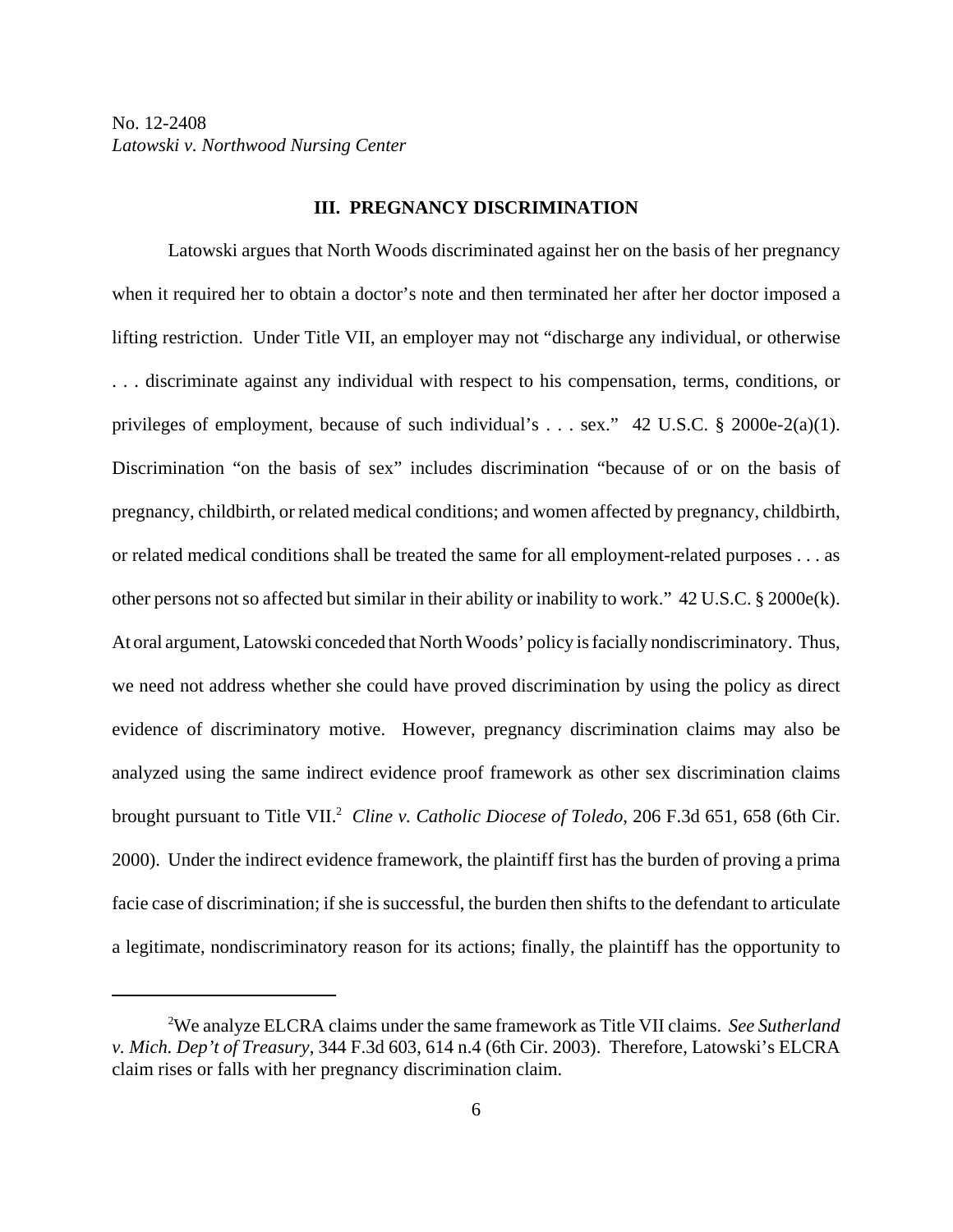prove that the proffered reason is pretextual. *McDonnell Douglas Corp. v. Green*, 411 U.S. 792, 802–05 (1973). "On a motion for summary judgment, a district court considers whether there is a sufficient evidence to create a genuine dispute at each stage of the *McDonnell Douglas* inquiry." *Cline*, 206 F.3d at 661. Latowski has provided sufficient evidence both to establish a prima facie case and to demonstrate that North Woods' policy of prohibiting any employees with restrictions from working is pretext for discrimination.

A plaintiff can establish a prima facie case of pregnancy discrimination by showing that "(1) she was pregnant, (2) she was qualified for her job, (3) she was subjected to an adverse employment decision, and (4) there is a nexus between her pregnancy and the adverse employment decision." *Id.* at 658. The parties do not contest that Latowski has established the first and third elements of the prima facie case: she was pregnant and her termination was an adverse employment decision.

Despite the district court's conclusion to the contrary, Latowski has also established the second element of the prima facie case by demonstrating that she was qualified for her job. "For purposes of the *prima facie* case analysis, a plaintiff's qualifications are to be assessed in terms of whether he or she was meeting the employer's expectations prior to and independent of the events that led to the adverse action." *Tysinger*, 463 F.3d at 573. North Woods has not provided any evidence suggesting that Latowski's job performance was unsatisfactory before she became pregnant, and indeed she passed several "essential functions" tests administered by North Woods both before and after becoming pregnant.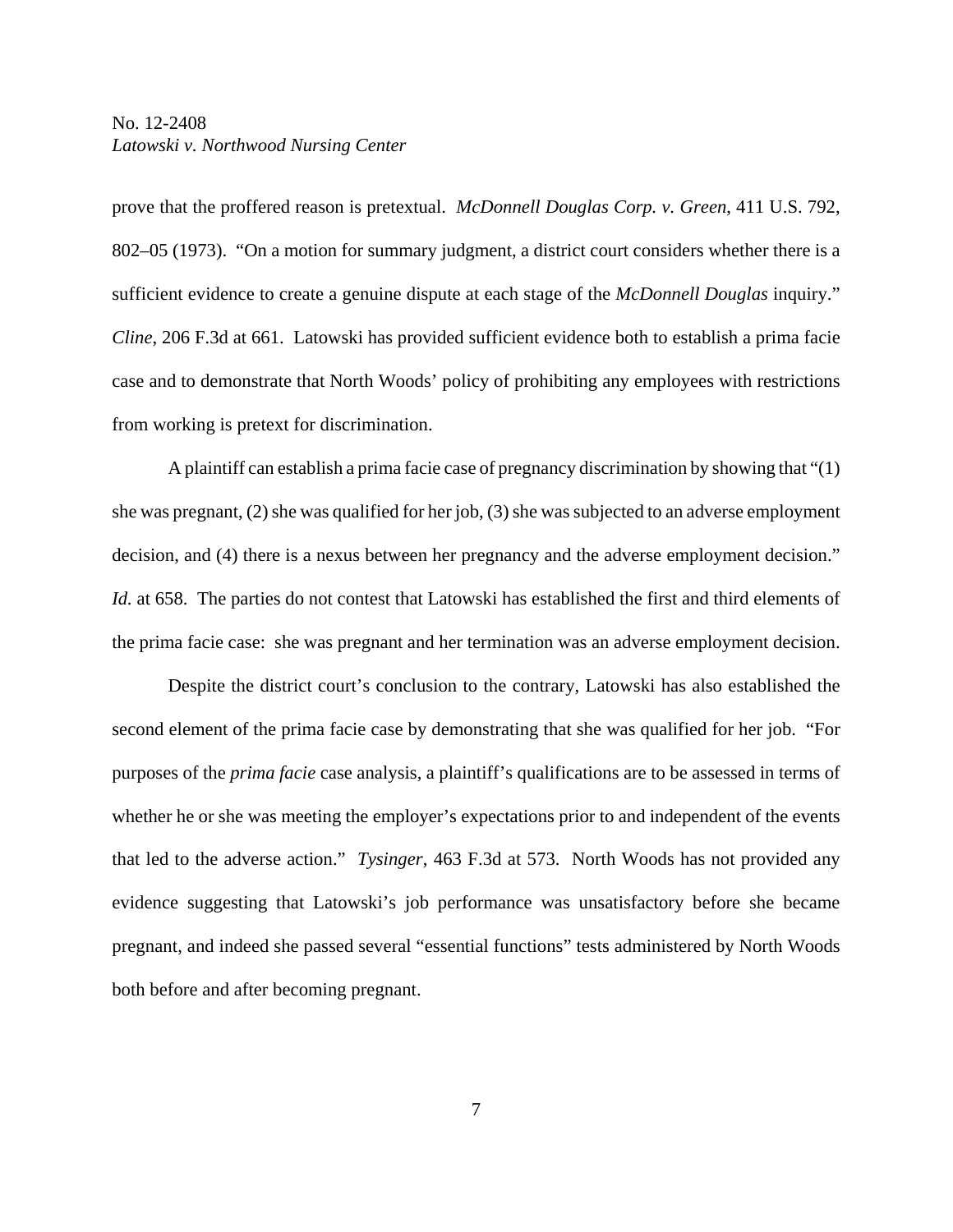Latowski also provided sufficient evidence to demonstrate a nexus between her pregnancy and her termination. A plaintiff can prove the fourth element of the prima facie case through comparison to "another employee who is similarly situated in her or his ability or inability to work [and] received more favorable benefits." *Ensley-Gaines v. Runyon*, 100 F.3d 1220, 1226 (6th Cir. 1996). Latowski has presented evidence that North Woods treated other CNAs with similar lifting restrictions more favorably by assigning them to "light duty." R. 32-23 (Employee Comparison) (Page ID #453–55). Although these employees differed from Latowski because their medical conditions were work-related, they were similarly situated in their ability to work because they were placed under lifting restrictions of up to fifty pounds.<sup>3</sup> Therefore, Latowski has presented sufficient evidence to establish a prima facie case of pregnancy discrimination.

North Woods has responded with a legitimate, nondiscriminatory reason for removing Latowski from the work schedule and ultimately terminating her employment: North Woods utilizes an economics-based policy of refusing to accommodate restrictions arising from injuries incurred outside the workplace. Therefore, Latowski has the burden of proving that North Woods' policy is pretext for discrimination. "A plaintiff can demonstrate pretext by showing that the proffered reason (1) has no basis in fact, (2) did not actually motivate the defendant's challenged conduct, or (3) was

<sup>&</sup>lt;sup>3</sup>Under the ordinary Title VII analysis, employees who were restricted because of workrelated injuries would be inappropriate comparators because they are not similarly situated in all respects. However, the *Ensley-Gaines* court recognized that the PDA altered the Title VII analysis for pregnancy discrimination claims: "While Title VII generally requires that a plaintiff demonstrate that the employee who received more favorable treatment be similarly situated in all respects, the PDA requires only that the employee be similar in his or her ability or inability to work." 100 F.3d at 1226 (internal quotation marks and citation omitted).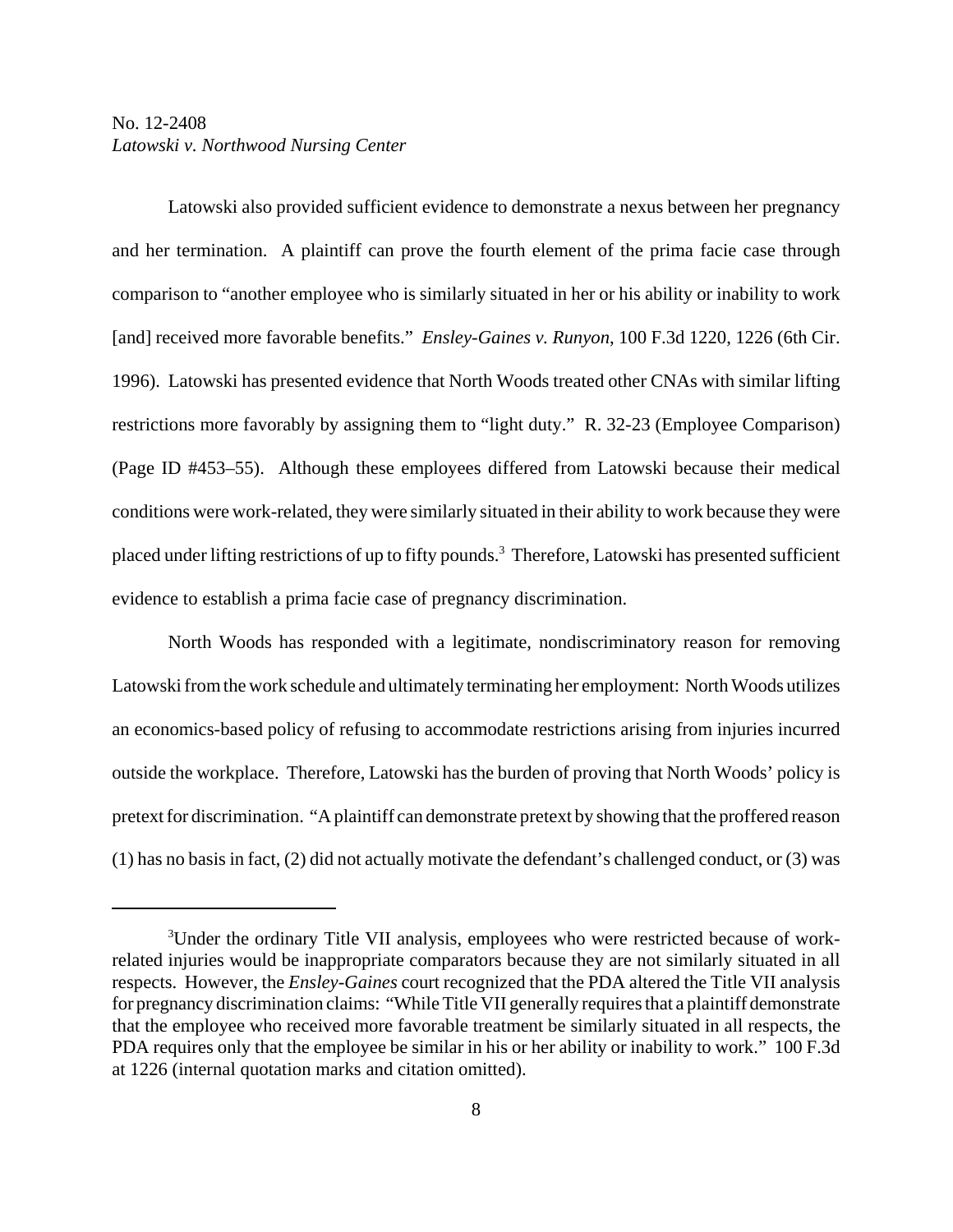insufficient to warrant the challenged conduct." *Dews v. A.B. Dick Co.*, 231 F.3d 1016, 1021 (6th Cir. 2000). Latowski asserts that North Woods' policy is so absurd that it could not have actually motivated the decision to terminate her employment.<sup>4</sup>

A policy is not necessarily pretext for discrimination merely because we find it ill-advised: "The law does not require employers to make perfect decisions, nor forbid them from making decisions that others may disagree with." *Hartsel v. Keys*, 87 F.3d 795, 801 (6th Cir. 1996). However, "the reasonableness of an employer's decision may be considered to the extent that such an inquiry sheds light on whether the employer's proffered reason for the employment action was its actual motivation." *See Wexler v. White's Fine Furniture, Inc.*, 317 F.3d 564, 576 (6th Cir. 2003) (en banc); *see also In re Lewis*, 845 F.2d 624, 633 (6th Cir. 1988) ("The more questionable the employer's reason, the easier it will be for the jury to expose it as pretext."). A reasonable jury could easily conclude that North Woods' business decision—to implement a policy terminating otherwise qualified workers whose doctors imposed any restrictions arising from non-workplace

<sup>4</sup> Latowski also argues in passing that North Woods did not in fact consistently employ a norestrictions policy because it discussed the possibility of accommodations with other pregnant employees: North Woods explained to Amanda J., another CNA, that it could not continue to allow her to work after she received a pregnancy-related lifting restriction because it could not "eliminate risk to [her] and residents while allowing [her] to perform the essential functions of [her] position," even with accommodations. R. 32-22 (Amanda J. Documents) (Page ID #450). However, North Woods discussed accommodations with Amanda J. in 2010, after it changed its policy to accommodate pregnancy-related restrictions in the same way that it accommodates work-related restrictions. Thus, the letter is not relevant to whether North Woods consistently applied its policy at the time Latowski became pregnant.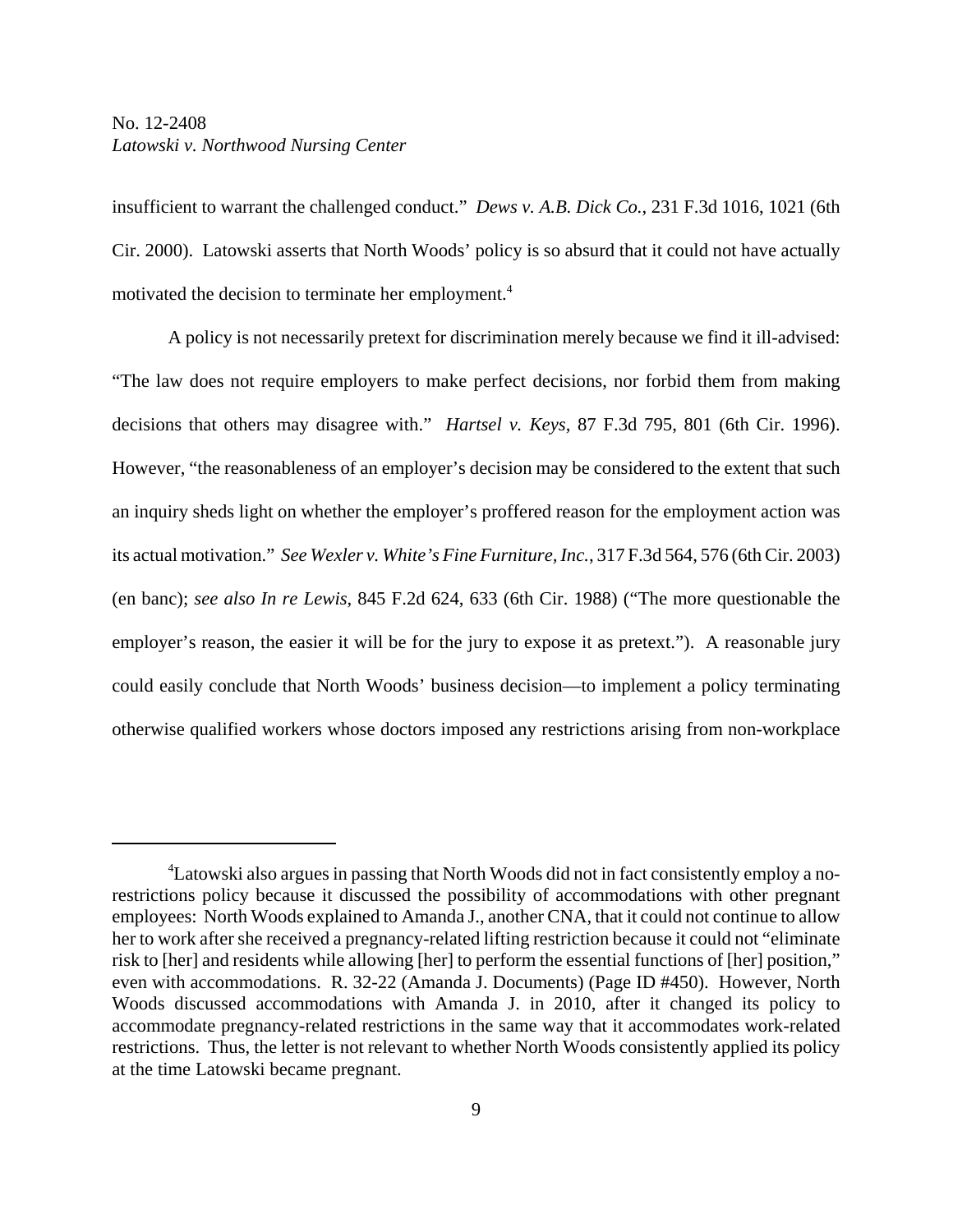injuries, even if those restrictions do not limit the employees' ability to competently perform their

jobs — is so lacking in merit as to be a pretext for discrimination.

In addition to exposing the absurd results of North Woods' policy, Latowski has identified

several statements made by North Woods administrators that reveal discriminatory animus against

pregnant women:

- ! When Latowski inquired as to why she had been removed from the work schedule, Doyle admonished Latowski that she "wouldn't want to lose [her] baby." R. 32-19 (Doyle Statement at 1) (Page ID #440).
- The next day, after Latowski asked for a copy of North Woods' policy, Doyle explained that North Woods "would be liable if something happened to her baby and we had allowed her to work against her doctor's advice." *Id.* at 2 (Page ID #441).
- When Latowski returned to North Woods after her termination to obtain a copy of her personnel file, Ackerman commented that CNAs might have to lift patients weighing in excess of 150 pounds, "which could have exceeded [Latowski's] safe lifting capacity and jeopardized her health or that of her unborn child." R. 32-21 (Woods Memo at 2) (Page ID #447).
- ! At the same meeting, Ackerman told Latowski that her "belly would be in the way, and that [she] was unable to perform [her] job functions because of the pregnancy." R. 32-2 (Latowski Dep. at 120) (Page ID #344).
- Doyle and Wells both explained that the policy of requiring a doctor's note from pregnant employees was motivated by the desire to "know that the employee is able to work safe for her and her child." R. 29-6 (Woods Dep. at 11–12) (Page ID #274); R. 32-4 (Doyle Dep. at 14) (Page ID #357).

North Woods argues that these comments are stray remarks that, when taken in context, are merely attempts to explain North Woods' policy. Appellee Br. at 23–24. To the contrary, the comments were made by persons in managerial positions and they are directly related to the decision to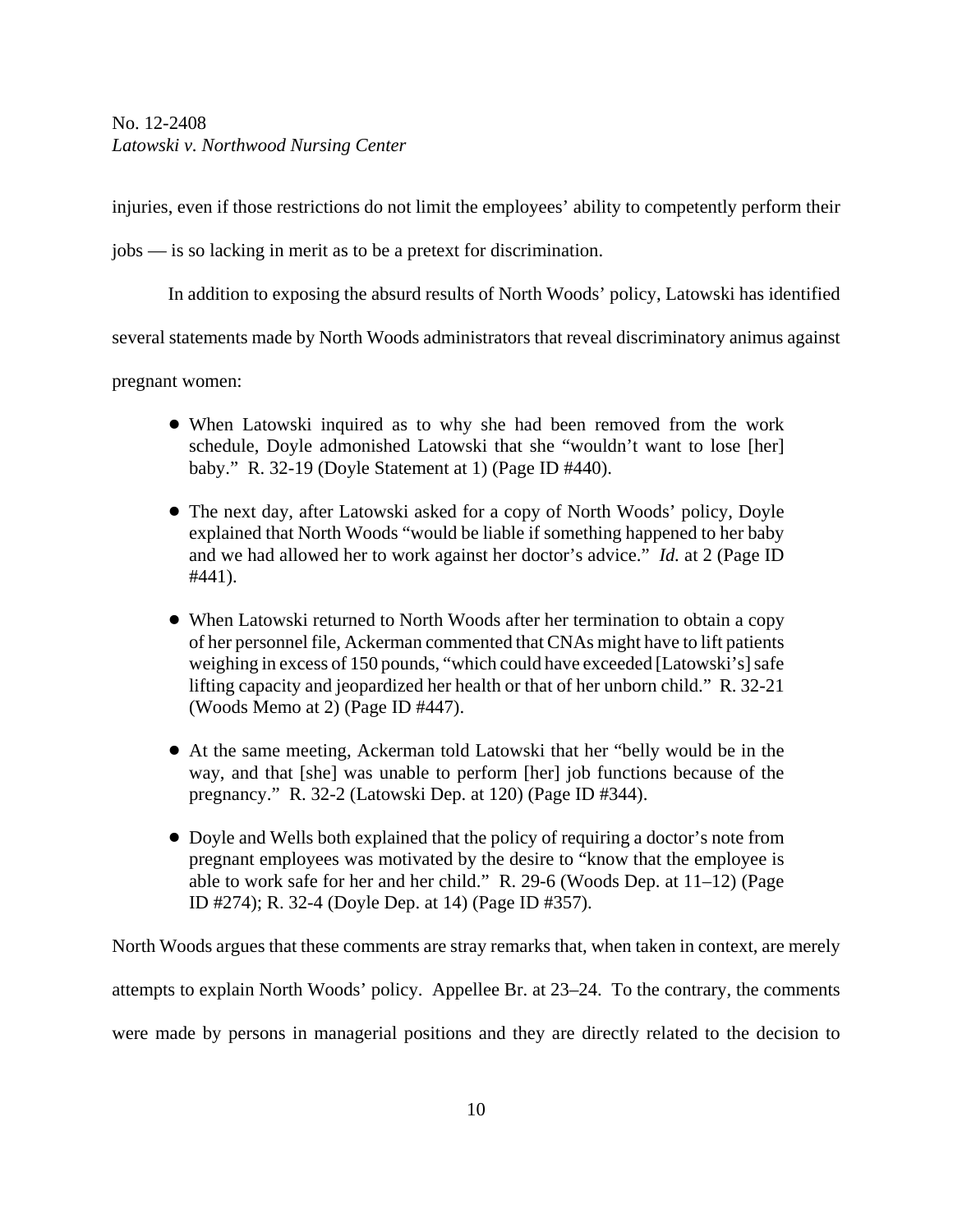terminate her employment. Thus, they are relevant to support an inference that the application of North Woods' policy was pretext for discrimination.

The comments identified by Latowski were all made by either the decision maker in Latowski's termination or a high-level North Woods manager. Doyle, after applying the norestrictions policy, was the first North Woods administrator to make the decision to remove Latowski from the work schedule. And, though Ackerman and Woods did not participate directly in the decision to terminate Latowski's employment, they were "in a position to shape the attitudes, policies, and decisions" of other managers and employees as executives at North Woods. *Ercegovich v. Goodyear Tire & Rubber Co.*, 154 F.3d 344, 355 (6th Cir. 1998); *see also Risch v. Royal Oak Police Dep't*, 581 F.3d 383, 393 (6th Cir. 2009) ("Discriminatory statements made by individuals occupying managerial positions can be particularly probative of a discriminatory workplace culture."); *Ezold v. Wolf, Block, Schorr and Solis-Cohen*, 983 F.2d 509, 546 (3d Cir. 1992) ("When a major company executive speaks, 'everybody listens' in the corporate hierarchy." (citation omitted)). Thus, there is at least a genuine issue of fact regarding whether Doyle, Ackerman, and Woods played a meaningful role in the decision to terminate Latowski's employment. *See Wells v. New Cherokee Corp.*, 58 F.3d 233, 238 (6th Cir. 1995).

These remarks are also substantively relevant to show discriminatory animus because they were made directly in relation to Latowski's termination. "[I]solated and ambiguous comments are too abstract, in addition to being irrelevant and prejudicial, to support a finding of . . . discrimination." *Phelps v. Yale Sec., Inc.*, 986 F.2d 1020, 1025 (6th Cir. 1993) (internal quotation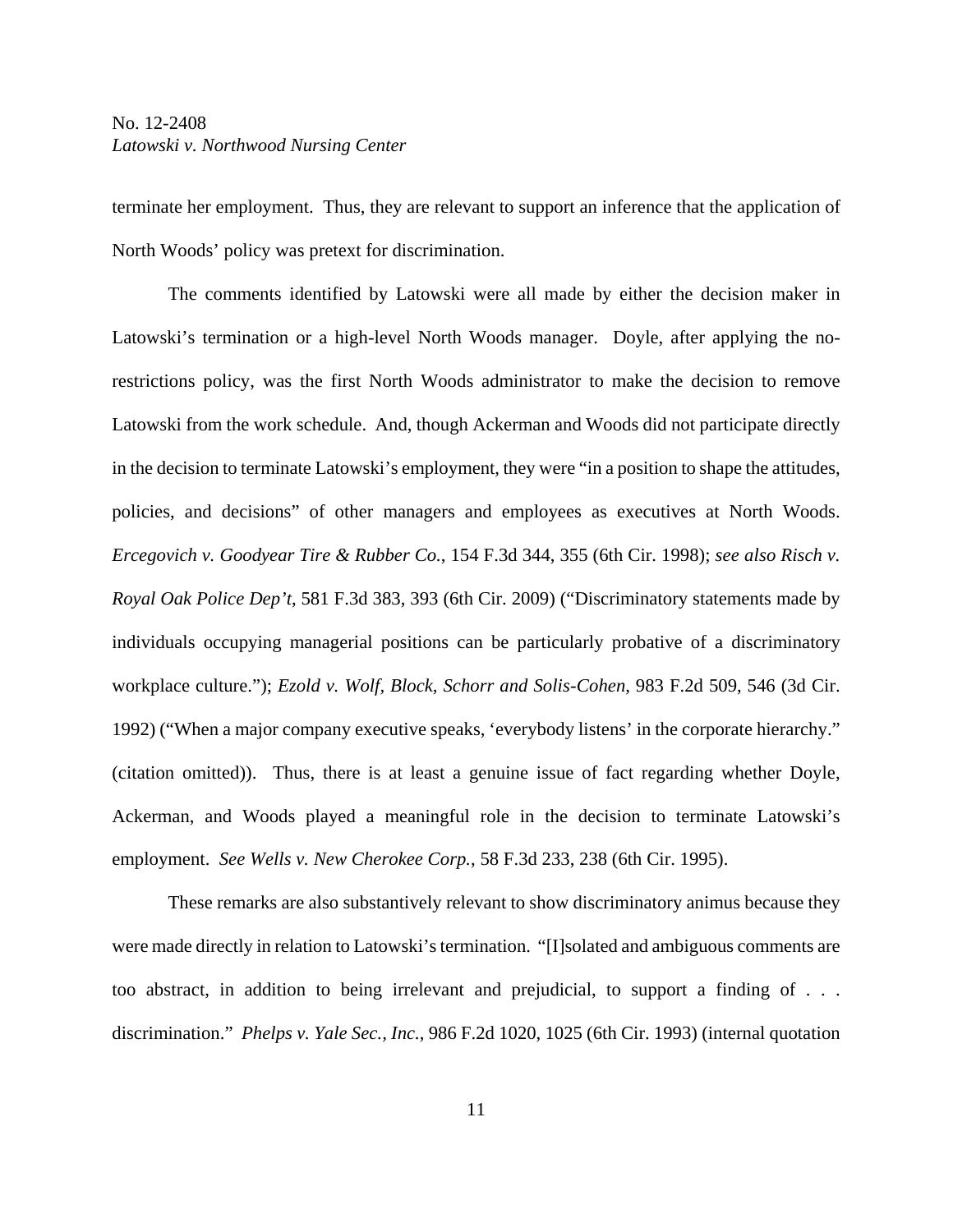marks and citation omitted). However, the comments identified by Latowski are neither isolated nor ambiguous. Instead, they were made directly to Latowski and directly in relation to the decision to terminate her employment. *See Wohler v. Toledo Stamping & Mfg. Co.*, No. 96-4187, 1997 WL 603422, at \*3 (6th Cir. Sept. 30, 1997) (finding employer comments relevant because they were directed at the employee during "a conversation specifically addressing the decisional process which led to [the employee's] discharge"). Indeed, Doyle's comments regarding the danger to Latowski's unborn baby were made during the discussion in which Latowski first learned that she had been terminated.<sup>5</sup> And the later comments by Woods and Ackerman, though made after the decision to terminate Latwoski had already been finalized, directly explained their reasons for maintaining the policy that mandated Latowski's termination. *See Cooley v. Carmike Cinemas, Inc.*, 25 F.3d 1325, 1331–32 (6th Cir. 1994) (concluding that a reasonable jury could have found pretext from employer comments that "were not made in the context of [the employee's] termination" because they "help[ed] to reveal [a supervisor's] state of mind and reflect a deep-rooted, ongoing pattern that is anything but isolated"). Furthermore, "we do not view each discriminatory remark in isolation, but are mindful that the remarks buttress one another as well as any other pretextual evidence supporting an inference of discriminatory animus." *Ercegovich*, 154 F.3d at 356. Taken together, the

<sup>&</sup>lt;sup>5</sup>These comments are not rendered harmless because they were motivated by compassion or concern for Latowski and her unborn child's health. In *International Union, United Automobile, Aerospace & Agricultural Implement Workers of America, UAW v. Johnson Controls, Inc.*, 499 U.S. 187 (1991), the Supreme Court found policies motivated by such "fetal protection" justifications to be discriminatory. Thus, a company's "fear of prenatal injury, no matter how sincere," cannot justify discrimination against an employee who is capable of doing her job. *Id.* at 207.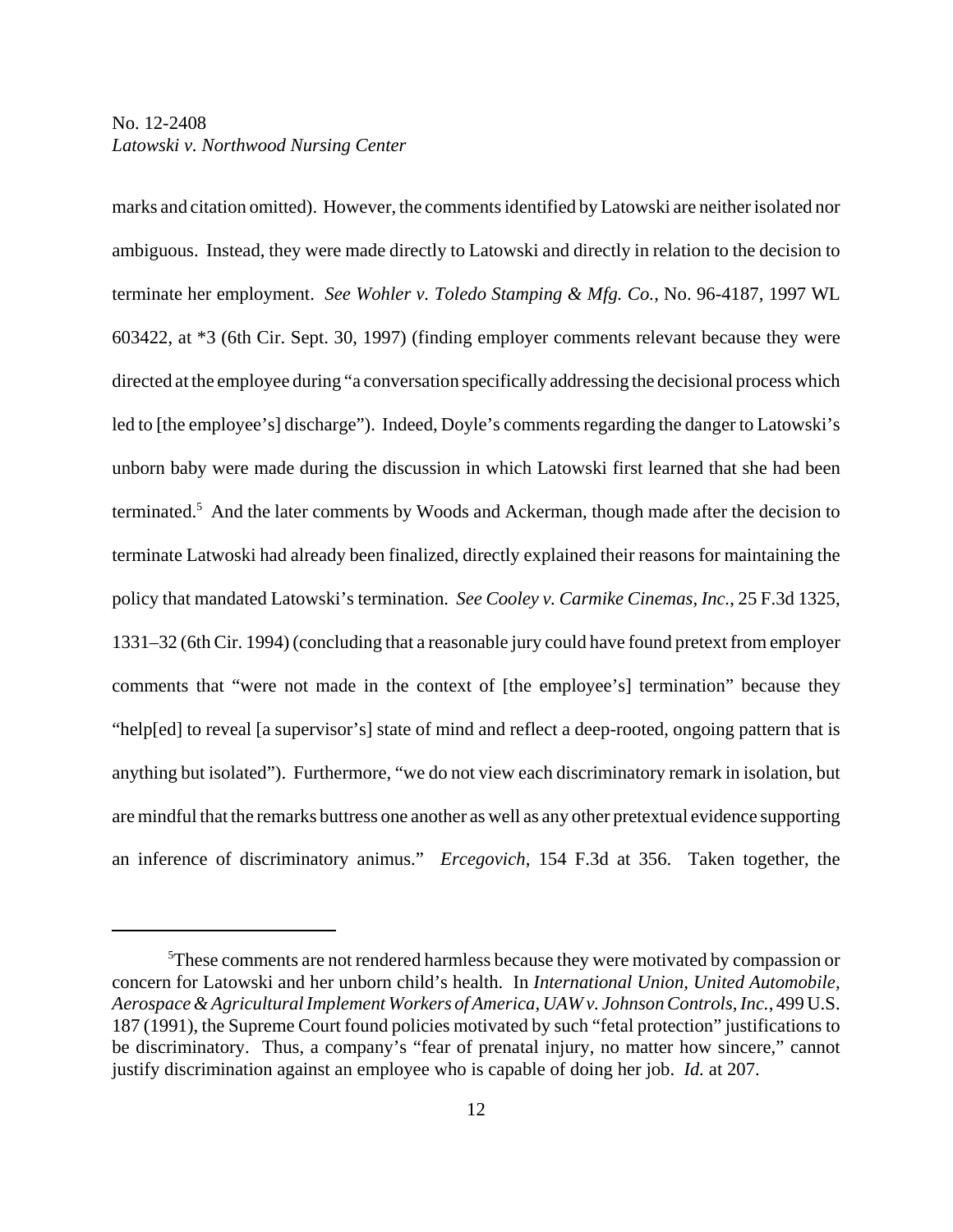comments made by various members of the North Woods administration raise the inference that North Woods' policy was merely pretext for discriminatory animus against pregnant women.

Latowski has provided sufficient evidence to prove a prima facie case and to demonstrate that North Woods' purported reason for terminating her employment was pretext for discrimination. We therefore reverse the district court's grant of summary judgment in favor of North Woods on Latowski's pregnancy discrimination claims and remand for further proceedings consistent with this opinion.

#### **IV. DISABILITY DISCRIMINATION**

Latowski also argues that North Woods discriminated against her on the basis of a perceived disability. The ADA prohibits discrimination "against a qualified individual on the basis of disability in regard to . . . the hiring, advancement, or discharge of employees . . . and other terms, conditions, and privileges of employment."6 42 U.S.C. § 12112(a). A prima facie case of discrimination under the ADA requires the plaintiff to show that (1) she is disabled, (2) she is otherwise qualified for the job, with or without reasonable accommodation, and (3) she was discriminated against because of her disability. *Talley v. Family Dollar Stores of Ohio, Inc.*, 542 F.3d 1099, 1105 (6th Cir. 2008). A person is "disabled" under the ADA if she has "(A) a physical or mental impairment that substantially limits one or more of the major life activities  $\dots$ ; (B) a

<sup>&</sup>lt;sup>6</sup>Michigan's PWDCRA "substantially mirrors the ADA, and resolution of a plaintiff's ADA claim will generally, though not always, resolve the plaintiff's PWDCRA claim." *Donald v. Sybra, Inc.*, 667 F.3d 757, 764 (6th Cir. 2012). On the facts presented in this case, there is no reason that Latowski's discrimination claim should fare differently under the state law; therefore, her PWDCRA and ADA claims rise and fall together.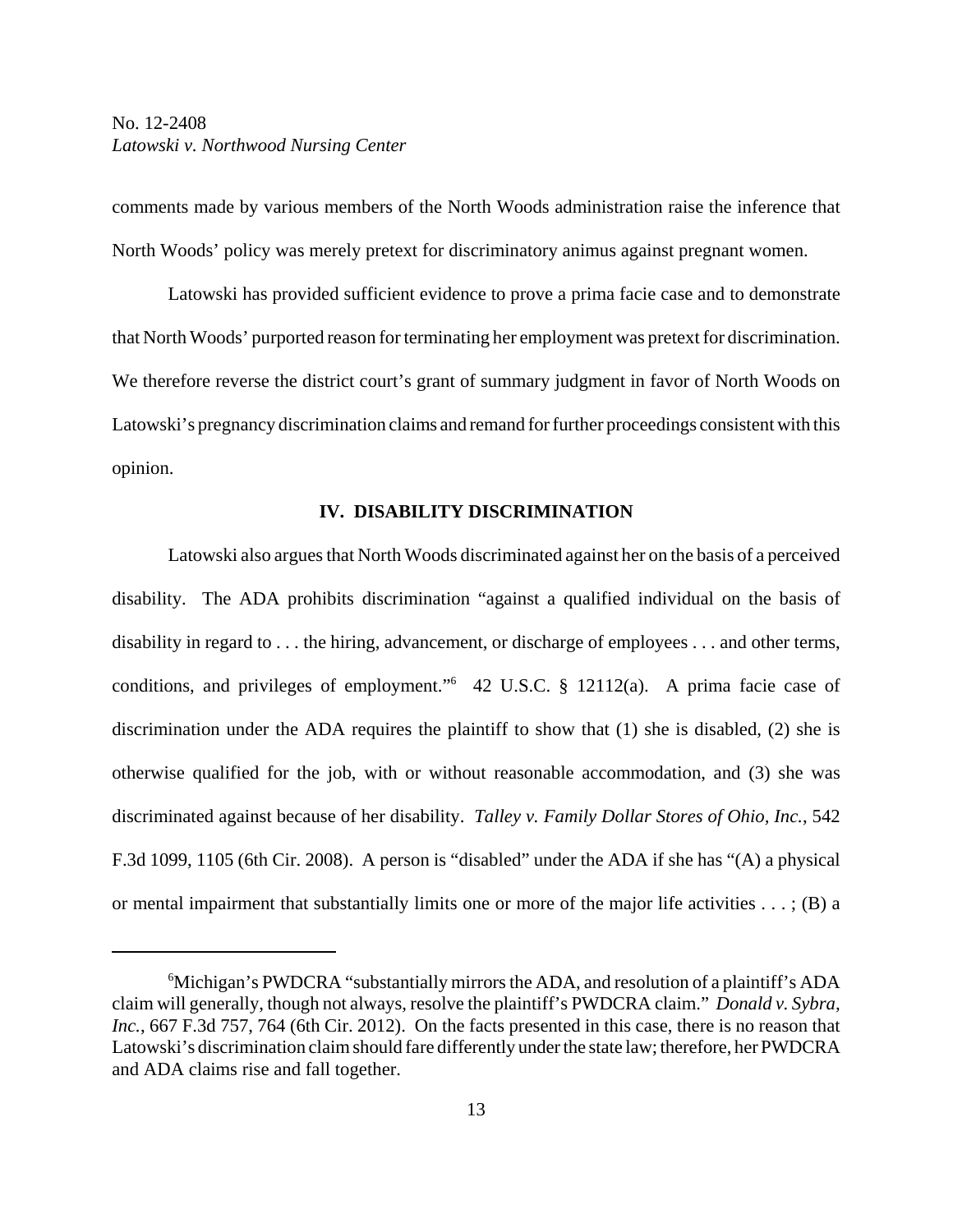record of such an impairment; or (C) [is] regarded as having such an impairment." § 12102(1). An individual is "regarded as" disabled if an employer "mistakenly believes that an employee has a physical impairment that substantially limits one or more major life activities or . . . mistakenly believes that an actual, nonlimiting impairment substantially limits one or more of an employee's major life activities." *Daugherty v. Sajar Plastics, Inc.*, 544 F.3d 696, 704 (6th Cir. 2008) (quoting *Sutton v. United Air Lines*, 527 U.S. 471, 489 (1999)). "The regarded-as-disabled prong of the ADA 'protects employees who are perfectly able to perform a job, but are rejected because of the myths, fears and stereotypes associated with disabilities.'" *Id.* at 703 (quoting *Gruener v. Ohio Cas. Ins. Co.*, 510 F.3d 661, 664 (6th Cir. 2008)).

Because pregnancy is not a disability under the ADA, North Woods' belief that Latowski was pregnant cannot support her "regarded as" claim. *See Spees v. James Marine, Inc.*, 617 F.3d 380, 396 (6th Cir. 2010). However, "a potentially higher risk of having a future miscarriage[] could constitute an impairment" on which to base a "regarded as" claim. *Id.* Nonetheless, Latowski is unable to prove that North Woods regarded her as disabled because she has provided no evidence that any North Woods employee believed she was unusually susceptible to miscarrying. As evidence that she was regarded as disabled, Latowski relies on Doyle's assertion that a doctor was unlikely to remove lifting restrictions if he considered Latowski's pregnancy to be "high risk." R. 32-19 (Doyle Statement) (Page ID #440–41). This statement, when read in context, merely shows that Doyle was guessing, based on the information Latowski provided to her, why a physician might have imposed restrictions on Latowski and whether those restrictions might be lifted. *Cf. Spees*, 617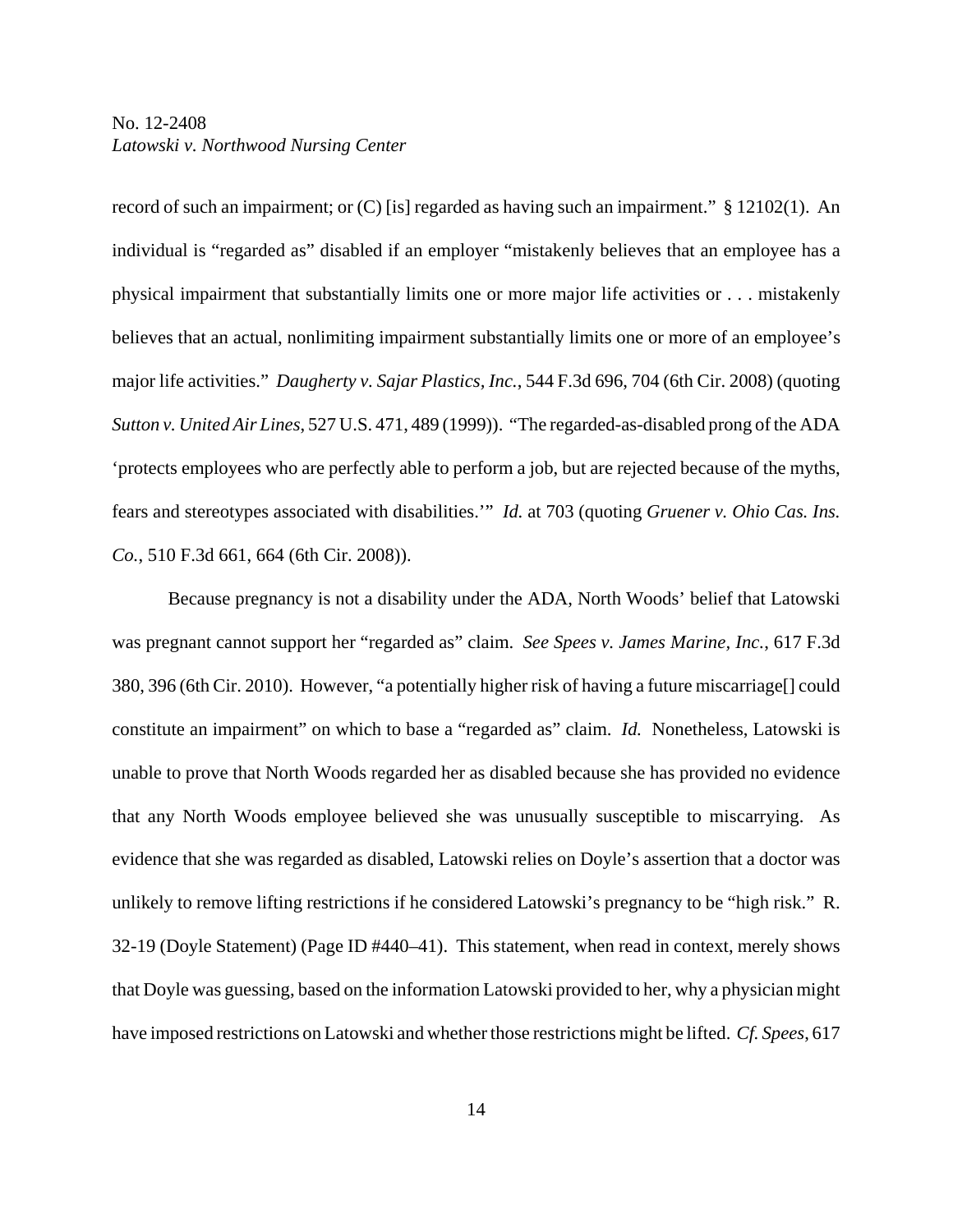F.3d at 396 (concluding that an employer regarded a pregnant employee who had experienced complications during prior pregnancies as disabled because the employer expressed concern about her working and *directed her* to obtain a doctor's note limiting her to light duty work). They do not establish that Doyle herself, or any other North Woods administrator, considered Latowski susceptible to miscarriages.

Latowski has not presented evidence that North Woods regarded her as disabled, and thus she cannot establish the first element of the prima facie case. Therefore, we affirm the district court's grant of summary judgment to North Woods on the disability discrimination claims.

#### **V. FMLA INTERFERENCE**

Finally, Latowski argues that she was terminated in violation of her FMLA rights. "It shall be unlawful for any employer to interfere with, restrain, or deny the exercise of or the attempt to exercise, any right provided under [the FMLA]." 29 U.S.C.  $\S 2615(a)(1)$ . A plaintiff may establish a prima facie case of FMLA interference by showing five elements: (1) she was an eligible employee, (2) the defendant was a covered employer under the FMLA, (3) she was entitled to leave, (4) she gave notice of her intent to take leave, and (5) the employer denied her FMLA benefits to which she was entitled. *Walton v. Ford Motor Co.*, 424 F.3d 481, 485 (6th Cir. 2005). An employer denies an employee FMLA benefits when it "forces an employee to take FMLA leave when the employee does not have a 'serious health condition' that precludes her from working." *Wysong v. Dow Chem. Co.*, 503 F.3d 441, 449 (6th Cir. 2007). However, a claim made on this basis "ripens only when and if the employee seeks FMLA leave at a later date, and such leave is not available